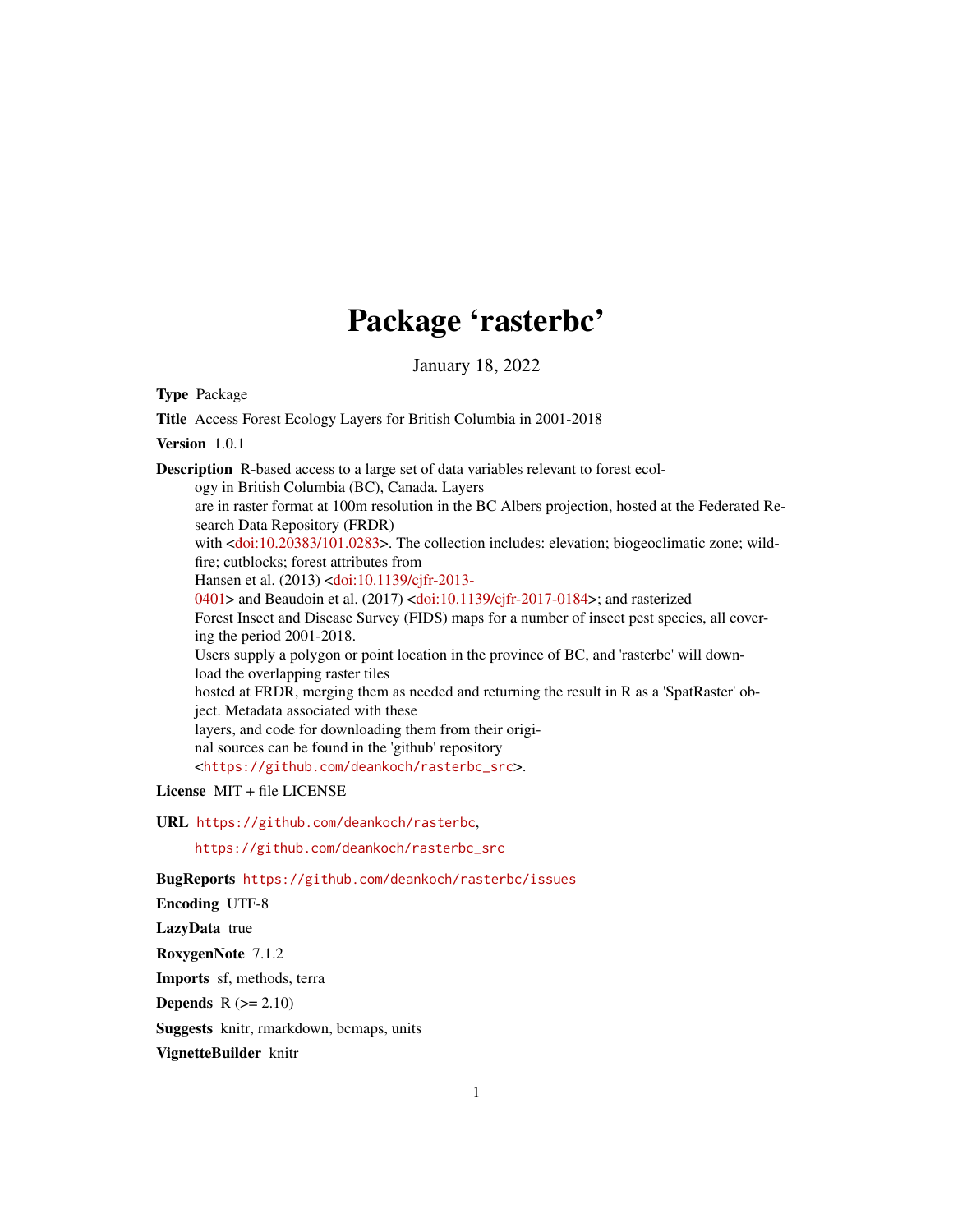<span id="page-1-0"></span>NeedsCompilation no Author Dean Koch [aut, cre] (<<https://orcid.org/0000-0002-8849-859X>>) Maintainer Dean Koch <dkoch@ualberta.ca> Repository CRAN Date/Publication 2022-01-18 07:42:42 UTC

## R topics documented:

| Index |  |  |  |  |  |  |  |  |  |  |  |  |  |  |  |  |  |  |
|-------|--|--|--|--|--|--|--|--|--|--|--|--|--|--|--|--|--|--|

<span id="page-1-1"></span>

datadir\_bc *Set local directory for storage of raster data files*

#### Description

All files downloaded/created by the rasterbc package are written to the directory assigned by this function. The path to this directory is stored in the global options list for R under 'rasterbc.data.dir'. To set this path, call datadir\_bc and pass the path as argument data.dir. To check the current setting, call datadir\_bc() without arguments.

#### Usage

datadir\_bc(data.dir = NULL, quiet = FALSE)

#### Arguments

| data.dir | character string, the absolute path to the desired storage directory           |
|----------|--------------------------------------------------------------------------------|
| auiet    | logical indicating to skip confirmation prompt and warnings about existing di- |
|          | rectories                                                                      |

#### Details

If data.dir=NA, the data storage directory is set to the a subdirectory of base::tempdir(), a per-session temporary directory (cleared after each R session). This happens automatically if opendata\_bc or getdata\_bc are called before datadir\_bc, ensuring that rasterbc won't unexpectedly overwrite things or leave garbage in the user's file system.

However, users are strongly encouraged to set the data directory manually to a non-temporary location. This allows copies of downloaded data to persist between sessions, so that rasterbc::opendata\_bc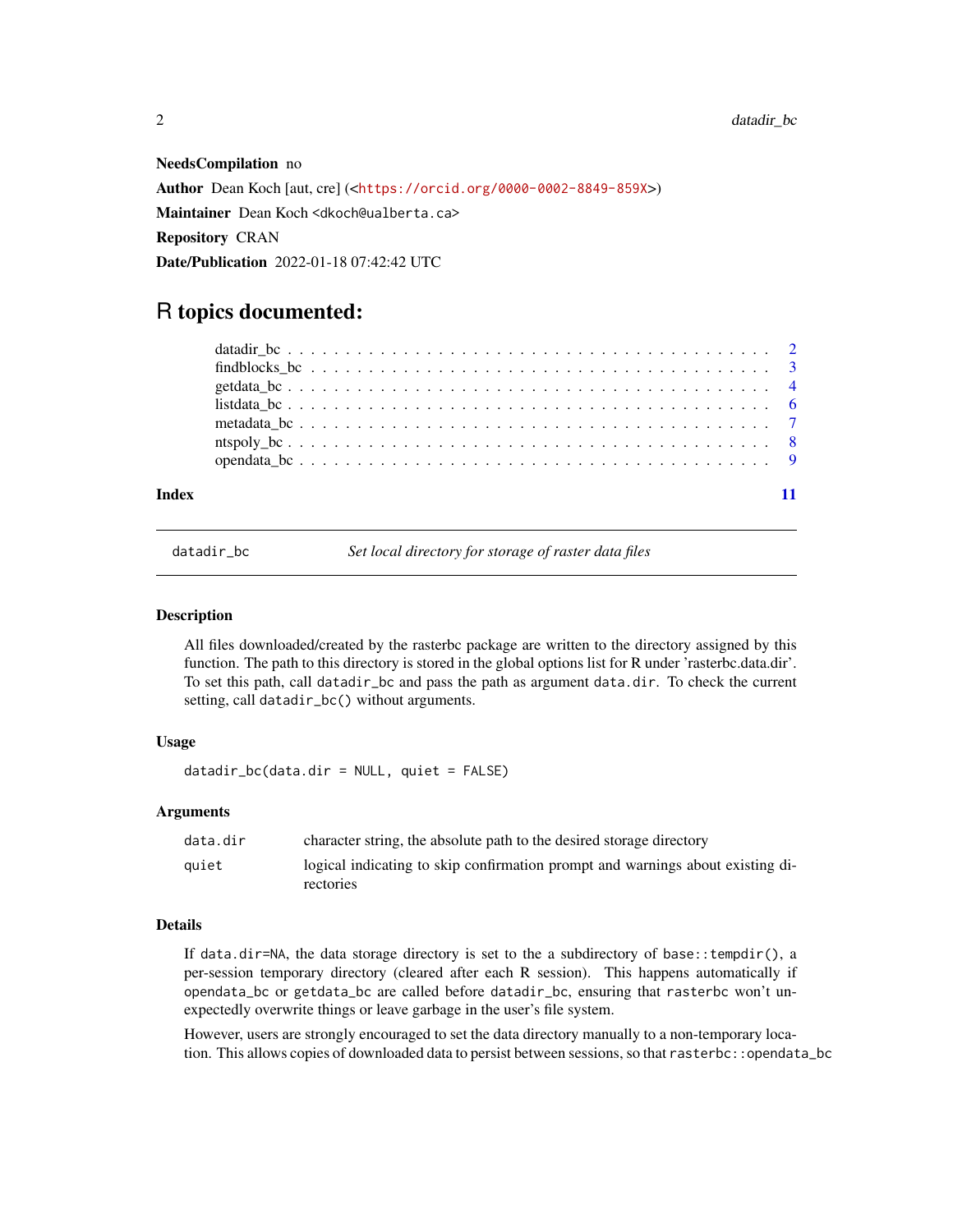#### <span id="page-2-0"></span>findblocks\_bc 3

can load the local copies in future R sessions. This is both much faster than downloading mapsheets repeatedly, and it reduces the strain on FRDR's data hosting service.

The directory data.dir will be created if it doesn't already exist.

#### Value

character string, the absolute path to the data storage directory

#### Examples

```
# call without arguments to get the current directory (or a prompt to set it, if unset)
datadir_bc()
# call with argument NA to set a default location
datadir_bc(NA, quiet=TRUE)
datadir_bc()
```
<span id="page-2-1"></span>findblocks\_bc *Identify NTS/SNRC codes covering a given geometry*

#### Description

Data layers for the province of BC are split according to the mapsheet coding system used by Canada's NTS/SNRC. This function identifies mapsheets intersecting with the geographical extent of geo.

#### Usage

findblocks\_bc(geo = NULL, type = "character")

#### Arguments

| geo  | A point, line, or polygon object of class sfc, or a character vector of 4-character<br>codes |
|------|----------------------------------------------------------------------------------------------|
| tvpe | character, the object type to return, either 'character' or 'sfc'                            |

#### Details

When type='character', the function returns the 4-character NTS/SNRC codes corresponding to mapsheets that intersect with the input geometry. When type='sfc', the function returns the mapsheet polygons themselves.

geo=NULL (the default) indicates to return all mapsheet codes/polygons. Non-NULL geo must either be a character vector of codes, or else an sfc class object having a coordinate reference system ('crs' attribute) defined. If geo intersects with none of the BC mapsheets, (or contains unknown NTS/SNRC codes) the function returns NULL.

#### Value

either a character vector or an sfc object (see details)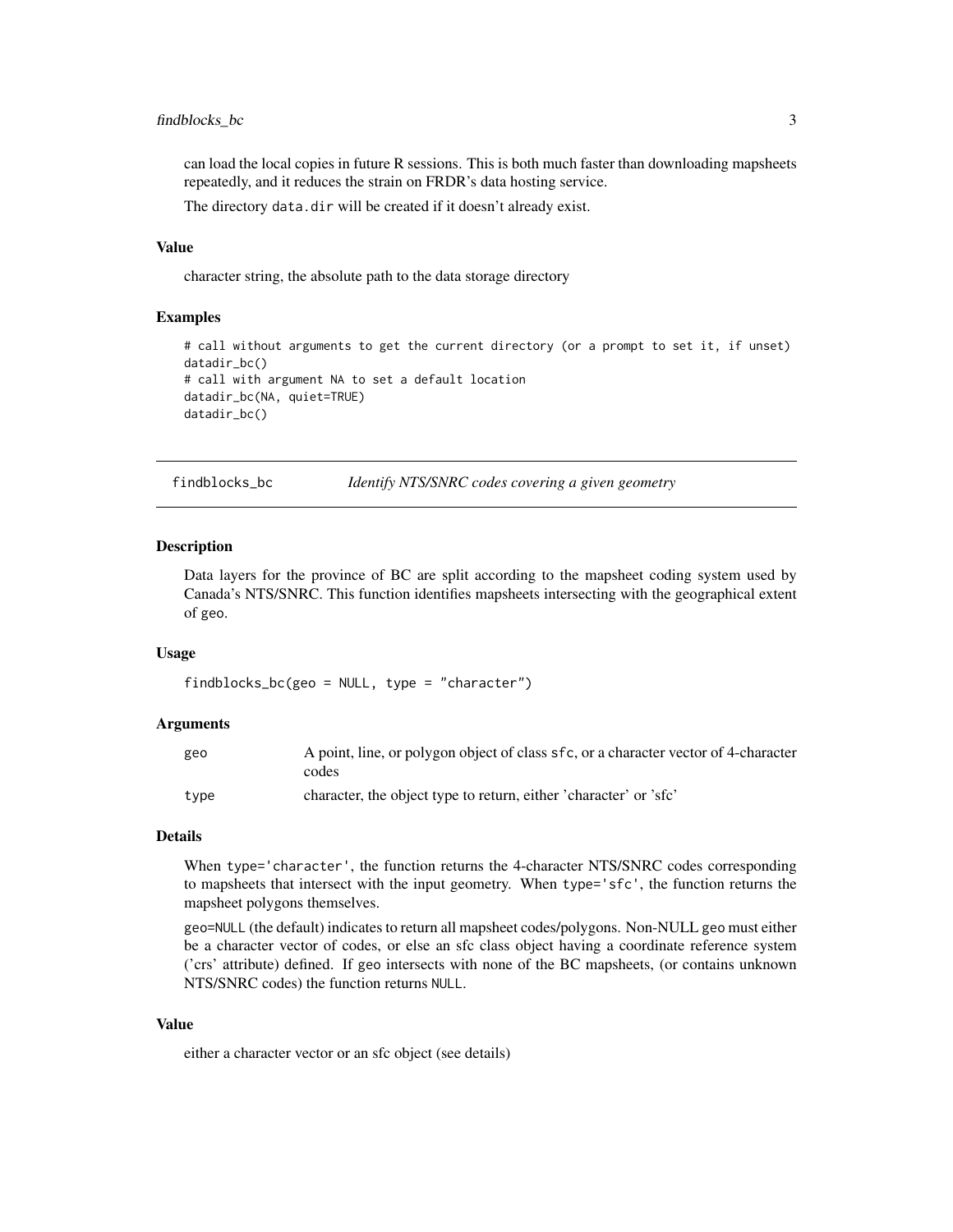#### Examples

```
# list all mapsheet codes then print the corresponding sfc object
findblocks_bc()
findblocks_bc(type='sfc')
# define an example point by specifying latitude and longitude (in WGS84 reference system)
input.point = sf::st\_point(c(x=-120, y=50)) \geq sf::st\_sfc(crs='EPSG:4326')# this point lies at the intersection of four mapsheets, which are in Albers projection
blocks = findblocks_bc(input.point, type='sfc')
blocks |> sf::st_geometry() |> plot()
sf::st_transform(input.point, crs='EPSG:3005') |> plot(add=TRUE)
blocks |> sf::st_geometry() |> sf::st_centroid() |>
    sf::st_coordinates() |> text(labels=blocks$NTS_SNRC)
# nudge the point slightly so it intersects with only one mapsheet
input.point = sf::st_point(c(x=-120.1, y=50.1)) |> sf::st_sfc(crs='EPSG:4326')
blocks |> sf::st_geometry() |> plot()
sf::st_transform(input.point, crs='EPSG:3005') |> plot(add=TRUE)
blocks |> sf::st_geometry() |> sf::st_centroid() |>
   sf::st_coordinates() |> text(labels=blocks$NTS_SNRC)
findblocks_bc(input.point)
# make a polygon (circle) from the point and repeat
if( requireNamespace('units', quietly = TRUE) ) {
input.polygon = input.point |> sf::st_buffer(units::set_units(10, km))
blocks |> sf::st_geometry() |> plot()
sf::st_transform(input.polygon, crs='EPSG:3005') |> plot(add=TRUE)
blocks |> sf::st_geometry() |> sf::st_centroid() |>
   sf::st_coordinates() |> text(labels=blocks$NTS_SNRC)
findblocks_bc(input.polygon)
}
# geo can be a character vector of codes
input.codes = c('093A', '093I', '104O')
findblocks_bc(input.codes, type='sfc')
```
getdata\_bc *Download data from the rasterbc collection*

#### Description

Downloads all mapsheet layers (geoTIFFs) covering the geographical extent of geo for the specified collection, varname, and year. Input geo can be a vector of (4-character) NTS/SNRC mapsheet codes or a geometry of class sfc.

<span id="page-3-0"></span>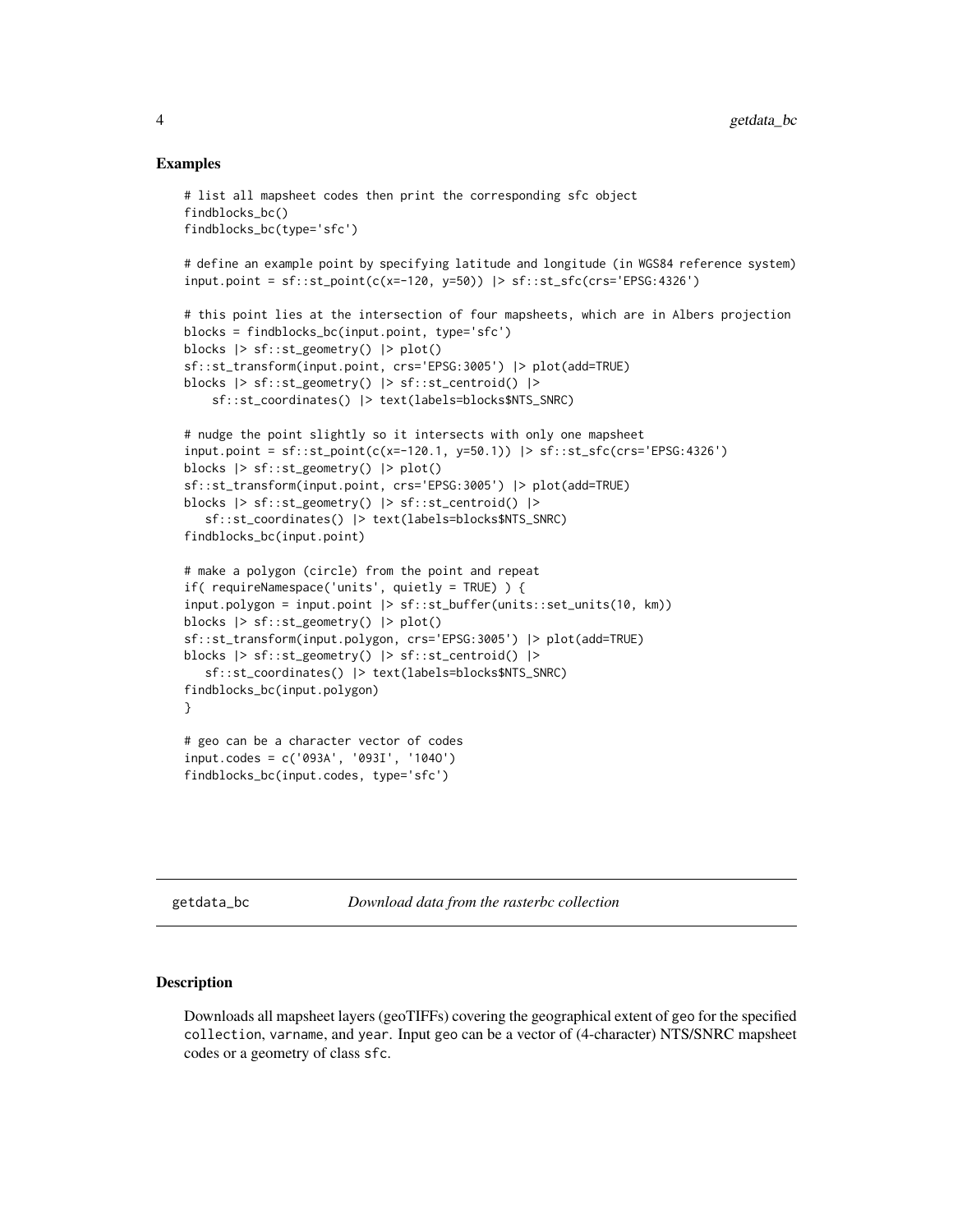<span id="page-4-0"></span>getdata\_bc 5

#### Usage

```
getdata_bc(
  geo = NULL,
  collection = NULL,
  varname = NULL,
  year = NULL,force.d1 = FALSE,
  quiet = FALSE
\lambda
```
#### Arguments

| geo        | vector of character strings (NTS/SNRC codes) or a geometry of class sfc |
|------------|-------------------------------------------------------------------------|
| collection | character string indicating the data collection to query                |
| varname    | character string indicating the layer to query                          |
| year       | integer indicating the year to query (if applicable)                    |
| force.dl   | logical indicating whether to overwrite any existing data               |
| quiet      | logical, suppresses console messages                                    |

#### Details

The data files are written to the directory returned by rasterbc::datadir\_bc(). Mapsheets found there (already downloaded) are not downloaded again unless force.dl==TRUE. Users should only need to download a mapsheet once - there are no plans to update the rasterbc collection in the future.

#### Value

a vector of character string(s) containing the absolute path(s) to the downloaded file(s)

#### See Also

[findblocks\\_bc](#page-2-1) to identify which mapsheets will be downloaded

[listdata\\_bc](#page-5-1) for a list of available collections, variable names, years

### Examples

```
# define a location of interest, and a polygon around it then fetch the corresponding DEM data
input.point = sf::st_point(c(x=-120.1, y=50.1)) |> sf::st_sfc(crs='EPSG:4326')
```

```
if( requireNamespace('units', quietly = TRUE) ) {
input.polygon = input.point |> sf::st_buffer(units::set_units(10, km))
```

```
## Not run:
# the following downloads data from FRDR
block.path = getdata_bc(input.point, 'dem')
getdata_bc(input.polygon, 'dem')
```
# load one of the mapsheets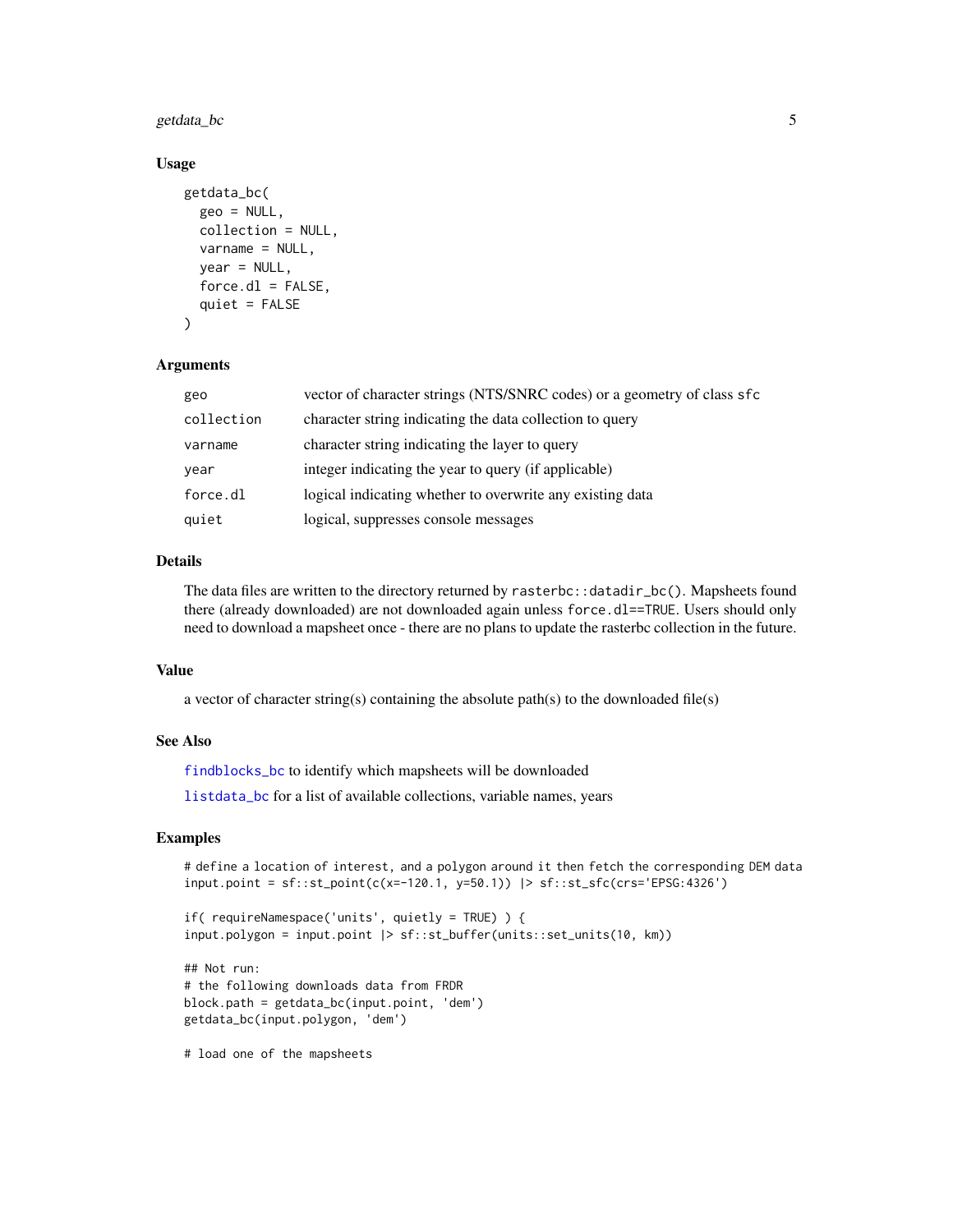```
terra::rast(block.path)
## End(Not run)
}
```
<span id="page-5-1"></span>listdata\_bc *List all available layers, or their associated filepaths and download status*

#### Description

Returns a list of dataframes (one per collection) describing the variables available through rasterbc, or a subset (as specified by collection, varname, year). Alternatively, if simple==TRUE, returns a nested list indicating the filepaths associated with these layers, and which of them exist in the local data storage directory already.

#### Usage

```
listdata_bc(
  collection = NULL,
  varname = NULL,
  year = NULL,
  verbose = 1,
  simple = FALSE
\mathcal{L}
```
#### Arguments

| collection | (Optional) character string, indicating the data collection to query                                             |
|------------|------------------------------------------------------------------------------------------------------------------|
| varname    | (Optional) character string, indicating the layer to query (see Details, below)                                  |
| year       | (Optional) integer or character string, indicating the year to query (see Details,<br>below)                     |
| verbose    | An integer $(0, 1, 2)$ , indicating how much information about the files to print to<br>the console              |
| simple     | logical indicating to return a (list of) logical vector(s) indicating existence on<br>disk of specific filenames |

#### Details

The layers available through this package are organized into "collections", corresponding to their original online sources. Layers in a collection are further organized by variable name, and are uniquely identified by the character string varname (and, if applicable, year). The optional arguments collection, varname, year prompt this function to return only the applicable subsets.

<span id="page-5-0"></span>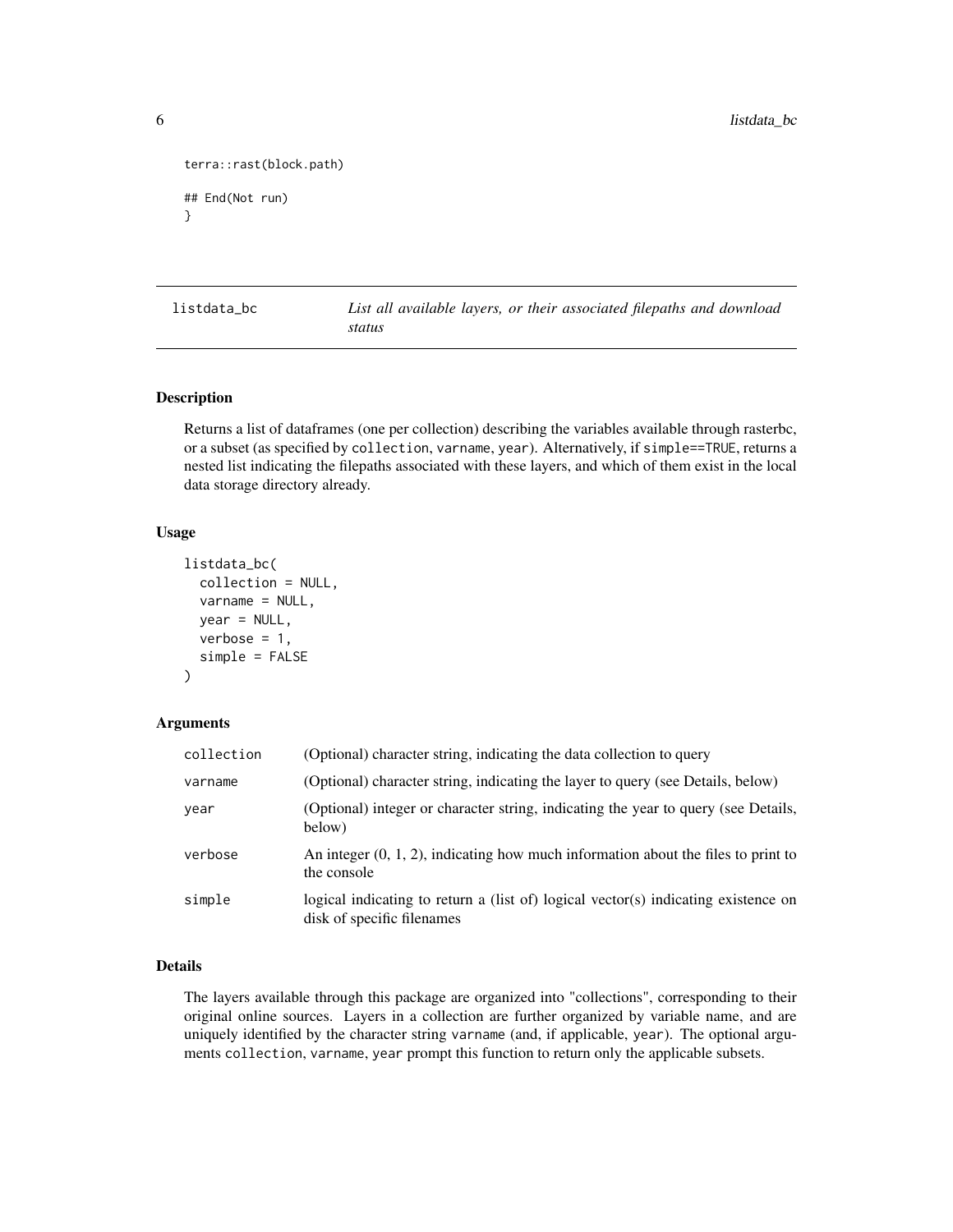#### <span id="page-6-0"></span>metadata\_bc 7

#### Value

Either a (list of) dataframe(s) containing information about each raster layer, or (when simple==TRUE) a nested list of logical values (named according to filepath), with entries for each data file in the specified subset.

#### Examples

```
# print available collections
listdata_bc() |> names()
# print info about a specific collection
listdata_bc('bgcz')
listdata_bc('bgcz', verbose=2)
# example with a year field
listdata_bc('fids', varname='IBM_mid', year=2005, verbose=2)
listdata_bc('fids', varname='IBM_mid', verbose=2)
# "simple=TRUE" mode returns logical vector indicating which mapsheets are downloaded
listdata_bc(collection='dem', varname='aspect', verbose=2, simple=TRUE)
```
metadata\_bc *Metadata for rasterbc collections*

#### **Description**

This file contains a summary of metadata about the available datasets in rasterbc. The script ('metadata.R') used to generate this file can be found in the subdirectory rasterbc/data-raw/ (updated November 23, 2021).

#### Usage

metadata\_bc

#### Format

Nested list containing metadata and URLs for all of the files available as rasterbc collections

bgcz [BC biogeoclimatic zone](https://github.com/deankoch/rasterbc_src/blob/master/src_bgcz.knit.md) from BC Ministry of Forests

borders [Geographical coordinates grid](https://github.com/deankoch/rasterbc_src/blob/master/src_borders.knit.md) from Natural Resources Canada

cutblocks [Consolidated cutblocks,](https://github.com/deankoch/rasterbc_src/blob/master/src_cutblocks.knit.md) 2001-2018, from BC Ministry of Forests

dem [Digital elevation model](https://github.com/deankoch/rasterbc_src/blob/master/src_dem.knit.md) from Natural Resources Canada

fids [Forest insect and disease survey,](https://github.com/deankoch/rasterbc_src/blob/master/src_fids.knit.md) 2001-2018, from BC Ministry of Forests

gfc [Forest extent and change,](https://github.com/deankoch/rasterbc_src/blob/master/src_gfc.knit.md) 2001-2019 from Hansen et al. [\(2013\)](https://cdnsciencepub.com/doi/full/10.1139/cjfr-2013-0401)

nfdb [Canadian national fire database,](https://github.com/deankoch/rasterbc_src/blob/master/src_nfdb.knit.md) 2001-2018, from Natural Resources Canada

pine [Interpolated forest attributes,](https://github.com/deankoch/rasterbc_src/blob/master/src_pine.knit.md) 2001, 2011, from Beaudoin et al. [\(2017\)](https://cdnsciencepub.com/doi/full/10.1139/cjfr-2017-0184)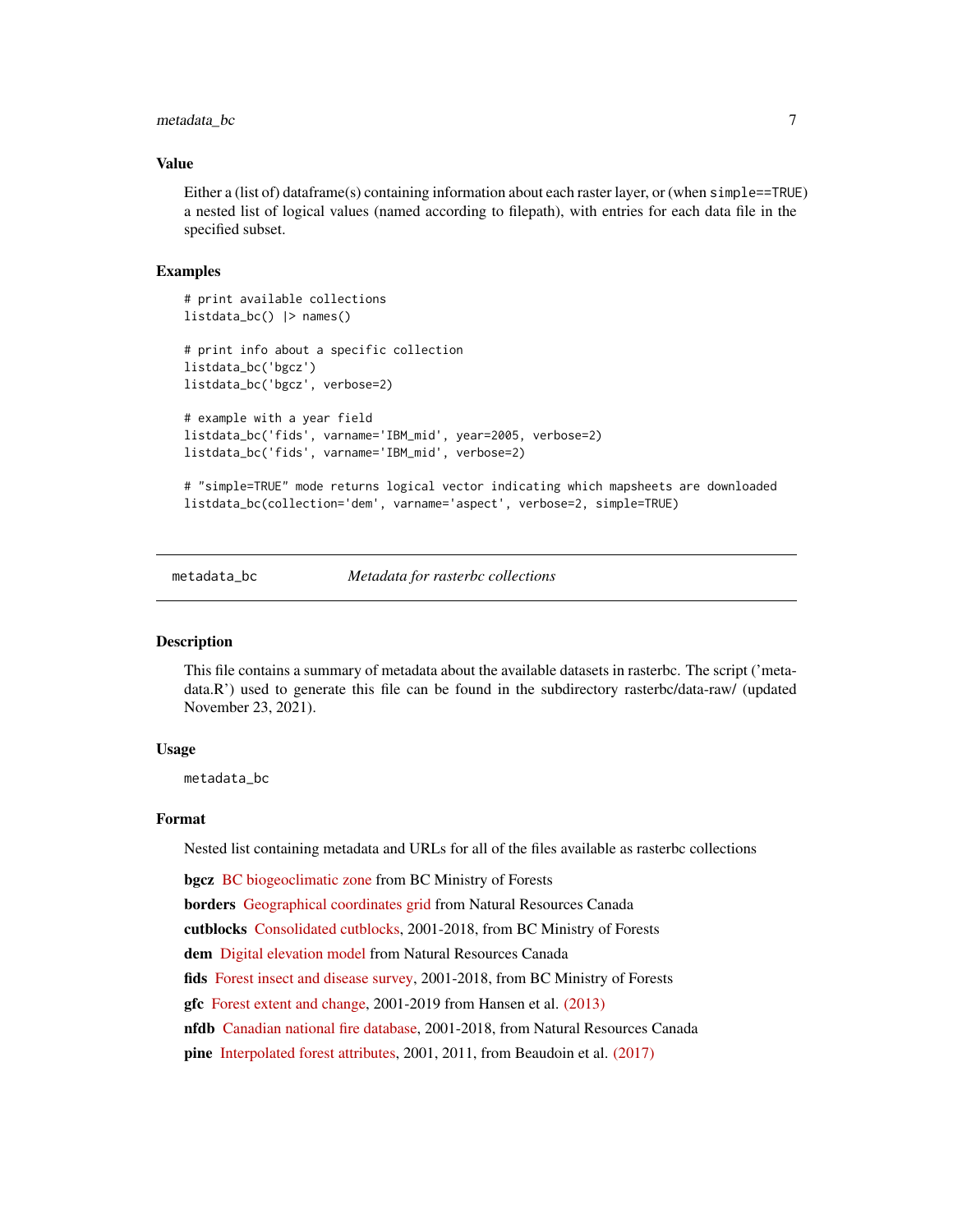#### Details

Relevant contents of the file can be accessed dataframe using the function listdata\_bc.

The rasterbc collection is published as [a data publication](https://www.frdr-dfdr.ca/repo/handle/doi:10.20383/101.0283) with associated doi: [10.20383/101.0283D](https://doi.org/10.20383/101.0283)OI for permanence and easy referencing. For a more complete description, along with instructions on downloading the collections from their sources and reproducing the collection, see the [rasterbc\\_src](https://github.com/deankoch/rasterbc_src) github repository.

All were downloaded from sources and processed in the years 2018-2020, then stored as raster tiles in the standard [BC Albers](https://spatialreference.org/ref/epsg/nad83-bc-albers/) projection, and hosted on [FRDR.](https://www.frdr-dfdr.ca/repo/)

#### Source

Original data sources were published by the Canadian Journal of Forest Research and various Canadian government environment ministries, and are described in full at [rasterbc\\_src](https://github.com/deankoch/rasterbc_src)

ntspoly\_bc *National Topographic System Index Maps for British Columbia.*

#### Description

Mapsheet boundary polygons for 1:250,000 scale maps, from Natural Resources Canada. The [Open](https://open.canada.ca/en/open-government-licence-canada) [Government License - Canada](https://open.canada.ca/en/open-government-licence-canada) applies. More info [available here](https://www.nrcan.gc.ca/earth-sciences/geography/topographic-information/maps/9765)

#### Usage

ntspoly\_bc

#### Format

Simple feature collection (of type POLYGON), with 89 features and 1 field:

NTS\_SNRC four-character mapsheet code

#### Source

Reproduced (in NAD83 / BC Albers projection) from the shapefile 'nts\_snrc\_250k.shp' in the zip archive 'nts\_snrc.zip' available from [http://geogratis.gc.ca/](https://ftp.maps.canada.ca/pub/nrcan_rncan/vector/index/) (accessed June 11, 2020).

<span id="page-7-0"></span>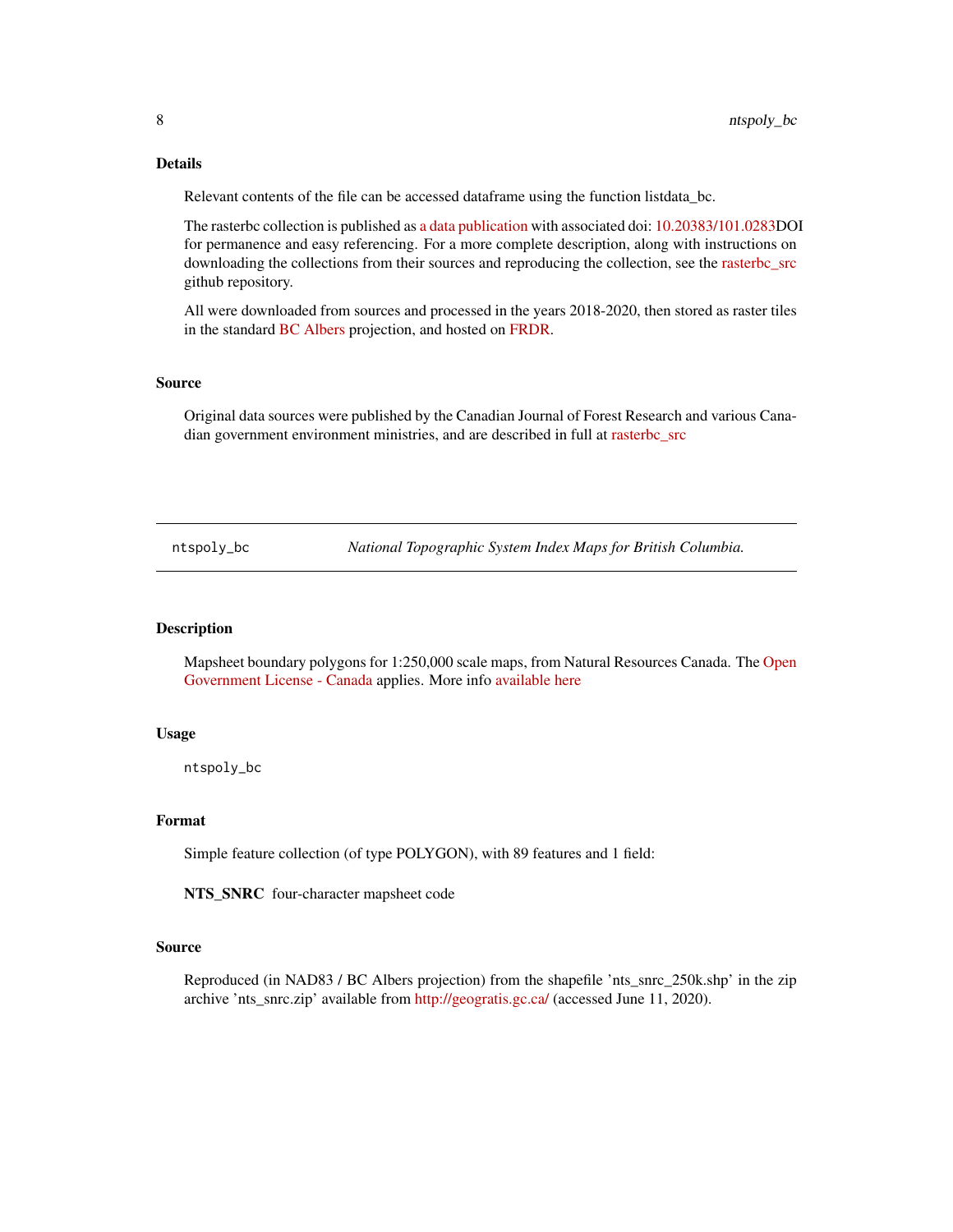<span id="page-8-0"></span>

#### Description

Loads all mapsheets covering the geographical extent of input argument geo. This can be a vector of (4-character) NTS/SNRC block codes, or a geometry of class sfc having a defined coordinate reference system.

#### Usage

```
opendata_bc(
  geo = NULL,collection = NULL,
  varname = NULL,
  year = NULL,
  type = "mask",
  quiet = FALSE,dl = TRUE)
```
Arguments

| geo        | vector of character strings (NTS/SNRC codes) or a geometry of class sfc |
|------------|-------------------------------------------------------------------------|
| collection | character string, indicating the data collection to query               |
| varname    | character string, indicating the layer to query                         |
| year       | integer, indicating the year to query                                   |
| type       | character string, one of 'all', 'clip', 'mask'                          |
| quiet      | logical, suppresses console messages                                    |
| dl         | logical, enables automatic downloading of missing files                 |

#### Details

Data for the layer specified by collection, varname, and (as needed) year, are fetched from the directory specified by [datadir\\_bc](#page-1-1), merged into a single (mosaic) layer, cropped and masked as needed, and then loaded into memory and returned as a SpatRaster object. If the files are not found, and dl=TRUE, they will be automatically downloaded.

When geo is a line or point type geometry (or when type='all'), the function uses terra::merge to create a larger (mosaic) SpatRaster containing the data from all mapsheets intersecting with the input extent.

When geo is a polygon, type can be set to clip or mask the returned raster: 'all' returns the mosaic, as above; 'clip' crops the mosaic and to the bounding box of geo; and 'mask' (the default) crops the mosaic then sets all points not lying inside geo to NA. Note that type is ignored when geo is a point geometry or a character string of codes (these cases behave like type='all').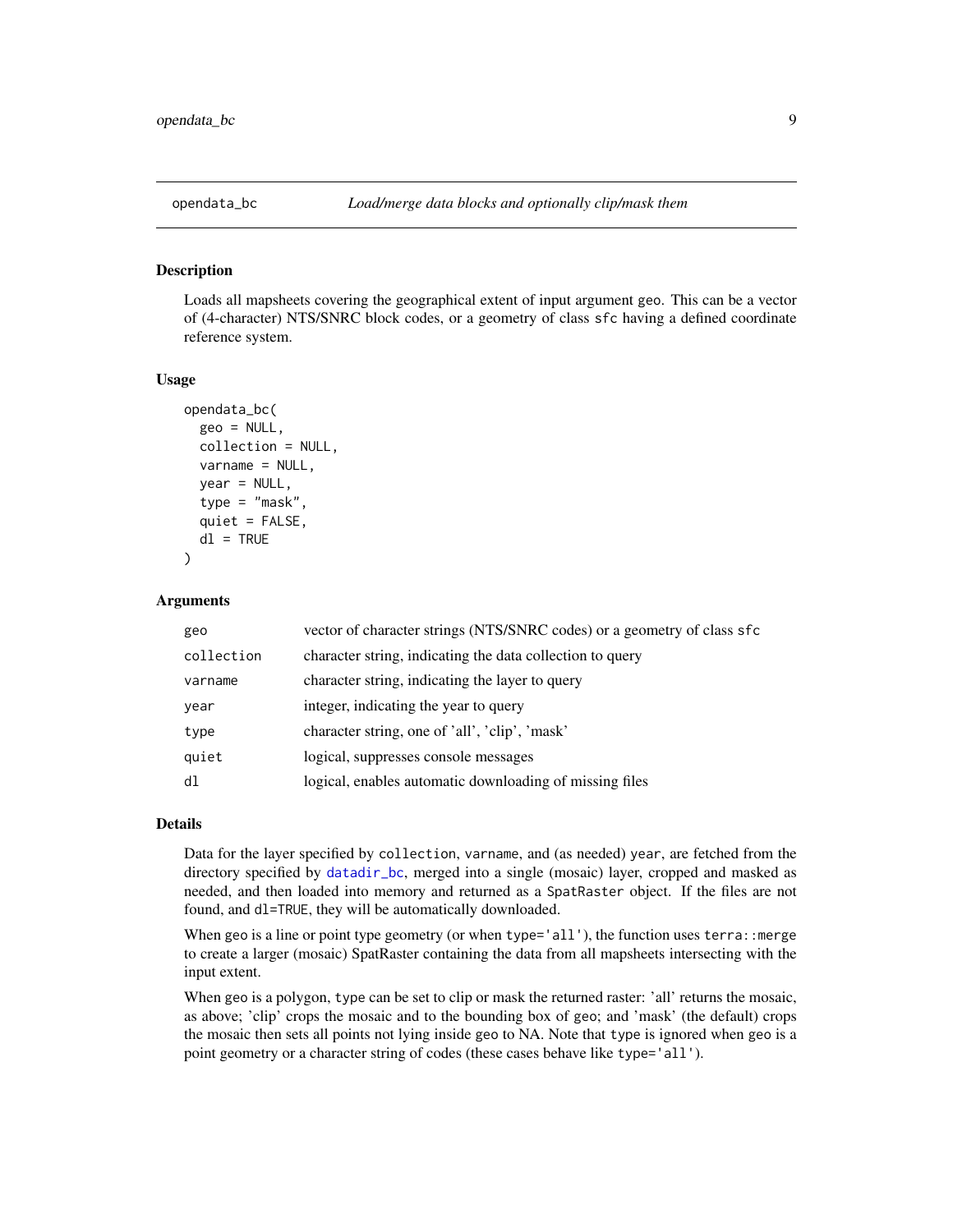## Value

A SpatRaster

### Examples

```
# define a location of interest, and a circle of radius 10km around it
input.point = sf::st_point(c(x=-120.1, y=50.1)) |> sf::st_sfc(crs='EPSG:4326')
if( requireNamespace('units', quietly = TRUE) ) {
input.polygon = input.point |> sf::st_buffer(units::set_units(10, km))
## Not run:
# the following downloads data from FRDR
# open the DEM mapsheets corresponding to the polygon and plot
opendata_bc(geo=input.polygon, 'dem') |> terra::plot()
## End(Not run)
}
```